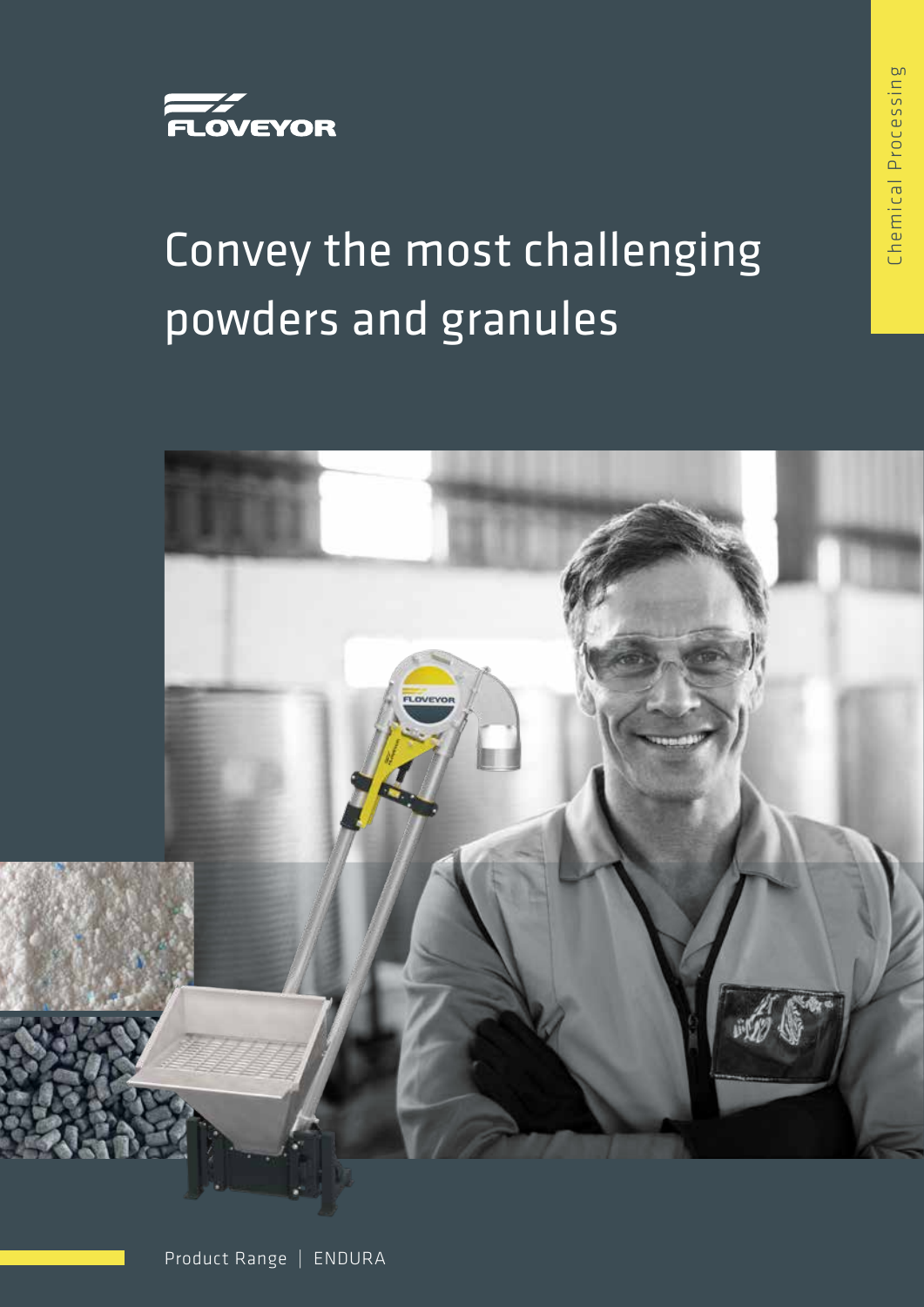#### Dust-free and contamination-free

#### Intrinsically safe conveying for hazardous materials

Floveyor has been designing, engineering, and manufacturing conveyors and complete materials handling systems in Western Australia since 1958.

Original Floveyors are specially designed for the rapid, gentle transfer of powders, flakes, pellets, and granules for every type of chemical application.

#### Floveyor's engineering culture

Floveyor conveyors are engineered to the highest standards of safety.

- High availability, even with heavy use
- Requires minimal operational maintenance
- Total batch transfers, with negligible residue
- Homogeneous transfer of blended products
- Operates at any angle without diminishing throughputs
- ATEX 2014/34/EU suited for potentially explosive applications



Our focus is on creating a dust-free, low noise environment to keep your workplace and operators safe. Floveyors are designed for rapid but gentle conveying that can stand up to harsh environments and difficult materials.

- Conveys hazardous materials safely via a fully enclosed system
- Easy cleaning with dry- and wet-clean options available
- Fully enclosed and modular installations
- High throughput with a small footprint
- **Energy efficient conveying**
- Integrates easily with existing plant and equipment.

## Why choose an original Floveyor?

## FloDisc® Technology

Floveyor's proprietary FloDisc technology uses centrifugal force to suspend raw materials in an air pocket in an enclosed tube and propel them to a collection point. This provides a rapid but gentle way to safely transfer materials for chemical processing applications.